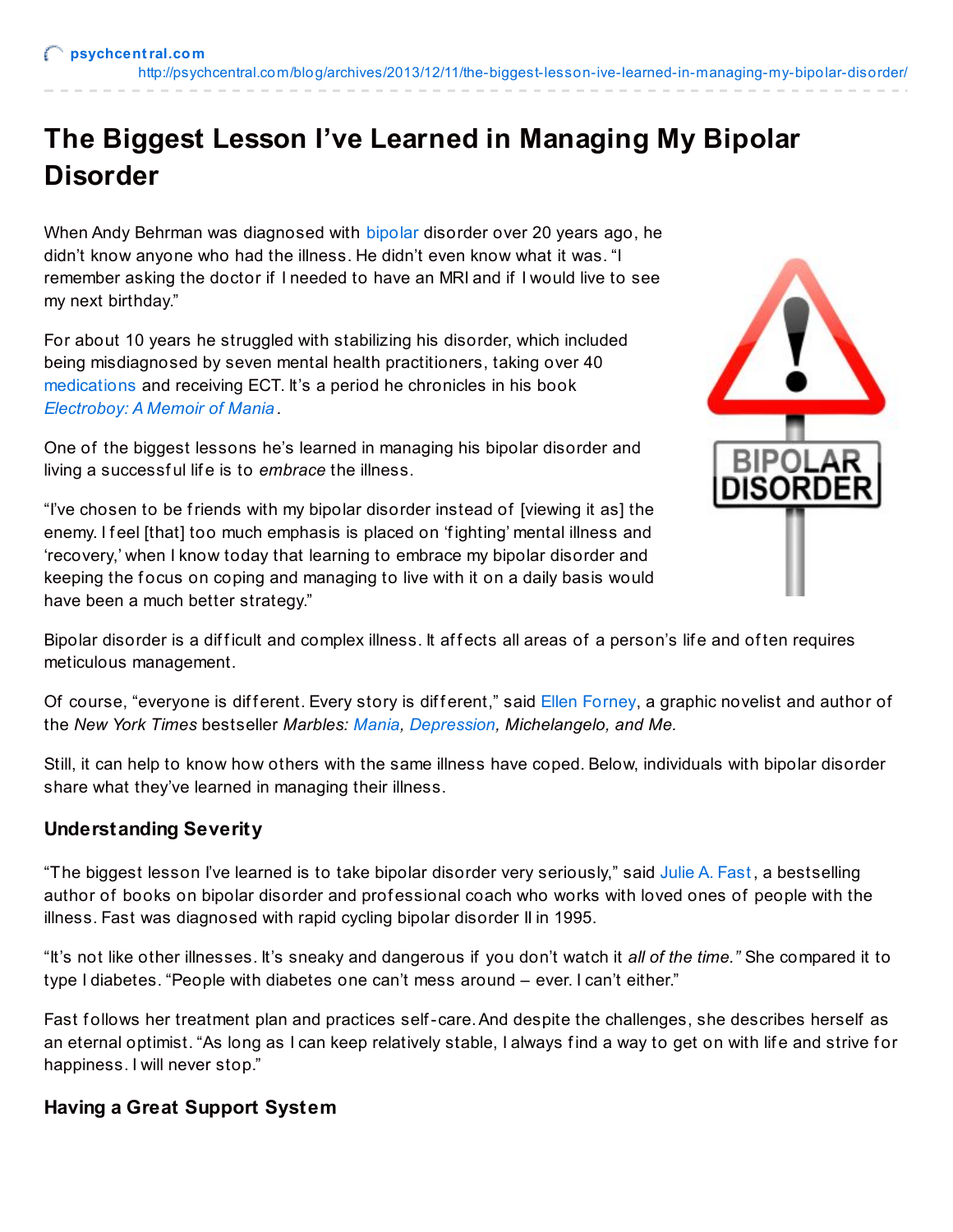"I've learned the most important thing in managing my bipolar disorder is my support system," said Elaina J. Martin, who's written a memoir about living with mental illness and pens the Psych [Central](http://blogs.psychcentral.com/being-bipolar/) blog Being Beautif ully Bipolar.

This includes her psychiatrist, therapist, mom, best friends and boyfriend. "I recently f ound a great new psychiatrist who takes time to explain things to me and we decide together on changes to my medication. I have a therapist that I trust and together we come up with solutions to things that are troubling me."

She can call her loved ones at any time, day or night, if she needs them. "My boyfriend is my live-in supporter." Her support system also helps her recognize when she might be experiencing a depressive or manic episode.

Martin also has learned that some people simply won't stick around. It's been a hard lesson, but it's also been important to let them go. "You deserve to surround yourself with people who support you and care about your wellness."

Kevin [Hines](http://www.kevinhinesstory.com/), author of the critically acclaimed memoir *Cracked, Not Broken: Surviving and Thriving After a Suicide Attempt,* has developed a vast support system of f amily and friends. "I call them my 'personal protectors.' They stay close in my life so that when I cannot be self-aware with my accepted mental illness they can catch me when I inevitably fall."

## **Committing to a Treatment Plan**

"The biggest lessons I've learned in managing my illness is that I need to commit to my treatment plan and take care of myself to stay well for my family," said Jennifer Marshall, who writes the blog [BipolarMomLif](http://bipolarmomlife.com/)e.com, which explores what it's like to open up about living with mental illness.

It was a realization she made af ter her last hospitalization. Marshall was hospitalized twice in the beginning of her illness and two more times during the years she had her kids.

"All four times were because I was unmedicated. Once I came to the realization that bipolar disorder is an illness I'll live with for the rest of my life, I pledged my dedication to my treatment plan." In addition to medication, her plan includes getting enough [sleep](http://psychcentral.com/disorders/sleep/), exercise and regular visits with her psychiatrist and therapist.

Martin also has accepted that she needs to take medication to manage her illness. "I am neither ashamed nor embarrassed by that need." For her sleep is paramount, as well. "Lack of sleep can f ling me into mania so I am sure to get at least eight hours a night, usually more."

Forney has come up with small ways to make treatment more tolerable. She keeps her medication clearly labeled in a Peanuts lunchbox. After getting her blood drawn (she takes lithium), she treats herself to a fancy tea drink. It's a tiny treat that makes her happy.

#### **Being Honest**

"The biggest lessons I've learned in managing my bipolar disorder is to be honest with myself and my psychiatrist," said [Laura](http://mrsbipolarity.com/) SQ, who was diagnosed with bipolar disorder in 2002 and proudly lives a stable life in Houston, Texas, with her family. "Without honesty, and without self-awareness I truly can't maintain my stability."

Hines, also a Global Mental Health & Suicide Prevention Speaker, has bipolar I with psychotic features. For him being completely honest about his symptoms, especially the distorted, psychotic belief s, is a key part of recovery. "When I have paranoid delusions and hallucinations, I am able to voice them to those closest to me, and thus they are able to squash those mind distortions with their 'true reality.'"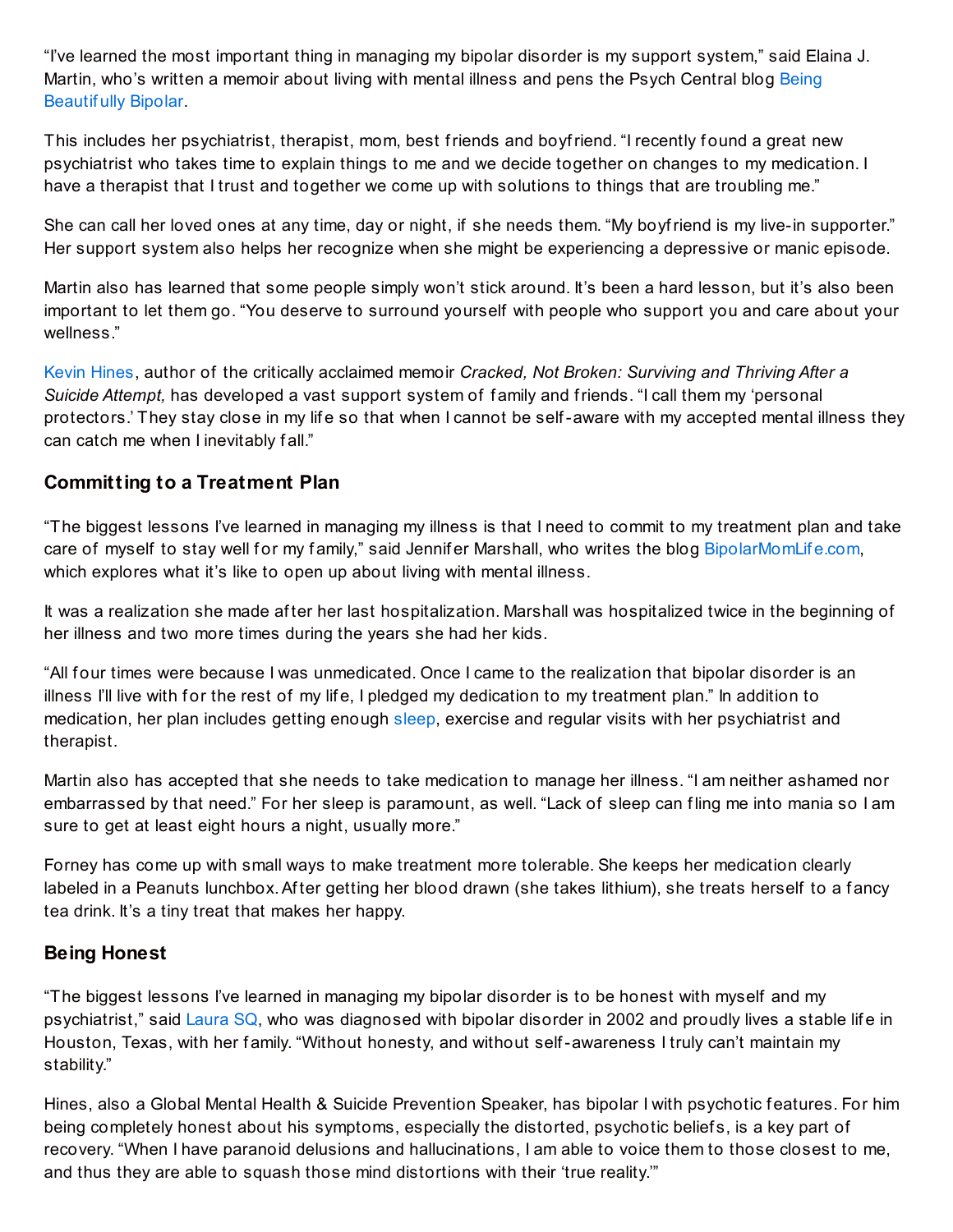# **Being Kind to Yourself**

"I also know, and have learned, I cannot be too hard on myself . We must give ourselves the room needed to grow with love, understanding and patience," SQ said.

Even though being self-compassionate might not be easy (or natural), Forney reminds herself that selff lagellation is useless. She likened her self-berating to a parent yelling at a child who's having a tantrum. Rather than calming them down, the parent just keeps yelling, and the child keeps getting upset.

## **Taking A Holistic Approach**

"In my personal experience with bipolar disorder, I learned that in addition to my medications and counseling guidance, I needed to incorporate a holistic approach to my self-care," said Gail Van [Kanegan](http://www.midwestenergymovement.com/), DNP, RN, a nurse practitioner at Mayo Clinic in Rochester, Minn.

She practices yoga, tai chi and meridian energy exercises, which have improved her sleep, boosted her energy and enhanced her self-conf idence.

#### **Having A Routine**

For veteran journalist and Psych Central managing editor Candy Czernicki, the biggest lesson has been the importance of following a strict schedule. [Interpersonal](http://psychcentral.com/lib/interpersonal-and-social-rhythm-therapy/0001559) and Social Rhythm Therapy is valuable for helping people with bipolar disorder create and adhere to daily routines.

#### **The Power of Stability**

When Forney was diagnosed she feared that treating her bipolar disorder would kill her creativity. She associated creativity with the electrif ying passion of mania. Today, with treatment, she f eels just as passionate about her work, just in a "more grounded way."

She compared it to falling in love. At first couples have a highly charged, head-over-heels attraction. Over the years, this develops into a deeper and calmer way of being passionate with each other, she said. "Stability is good for my creativity."

For Behrman, now a mental health advocate and speaker, overcoming the most difficult challenges of his life has given him perspective and made him a better person.

"Because I have successf ully navigated myself through this devastating experience, which on several occasions could easily have taken my life, every challenge in front of me seems so much easier today." Today, his coping skills are finely tuned, and he's become a more strategic thinker, a better father and more empathetic friend.

Hines views his illness as one of life's greatest gifts. "Had I not developed it and gone through such pain, I would not be the man I am today. I would not have been given the opportunity to share my life with so many others. My voice has been and will continue to be heard." His story continues to inspire people all over the world and change lives for the better.

"Stability is a growing and learning process every day," SQ said. She encouraged readers to never give up. "I won't say it will be easy. I will say, it will be worth it."

*Check out the other pieces in this series on [ADHD](http://psychcentral.com/disorders/adhd/) and [depression](http://psychcentral.com/blog/archives/2013/10/27/the-biggest-lesson-ive-learned-in-managing-my-depression/).*

Margarita Tartakovsky, M.S. is an Associate Editor at Psych Central and blogs regularly about